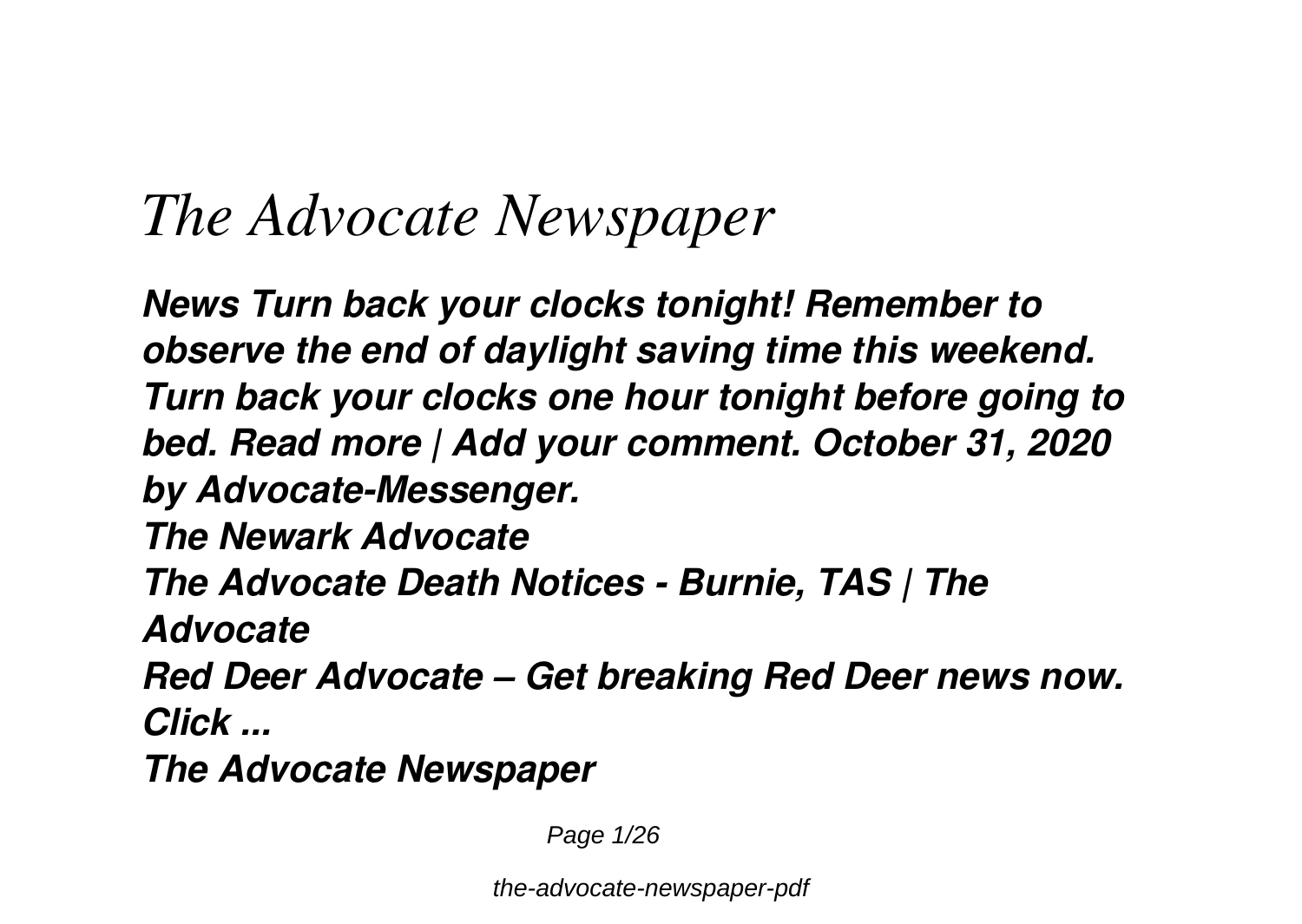*The Advocate is Louisiana's leading news source, providing award-winning local and regional news coverage.*

*The Advocate | Baton Rouge, Louisiana Breaking News ... Latest Burnie news, sport, football and business news from The Advocate.*

*Local News | The Advocate | Burnie, TAS Gay, lesbian, bisexual, transgender, queer news leader including politics, commentary, arts & entertainment your source for LGBTQ news for over 50 years.*

*Advocate.com - Latest News* Page 2/26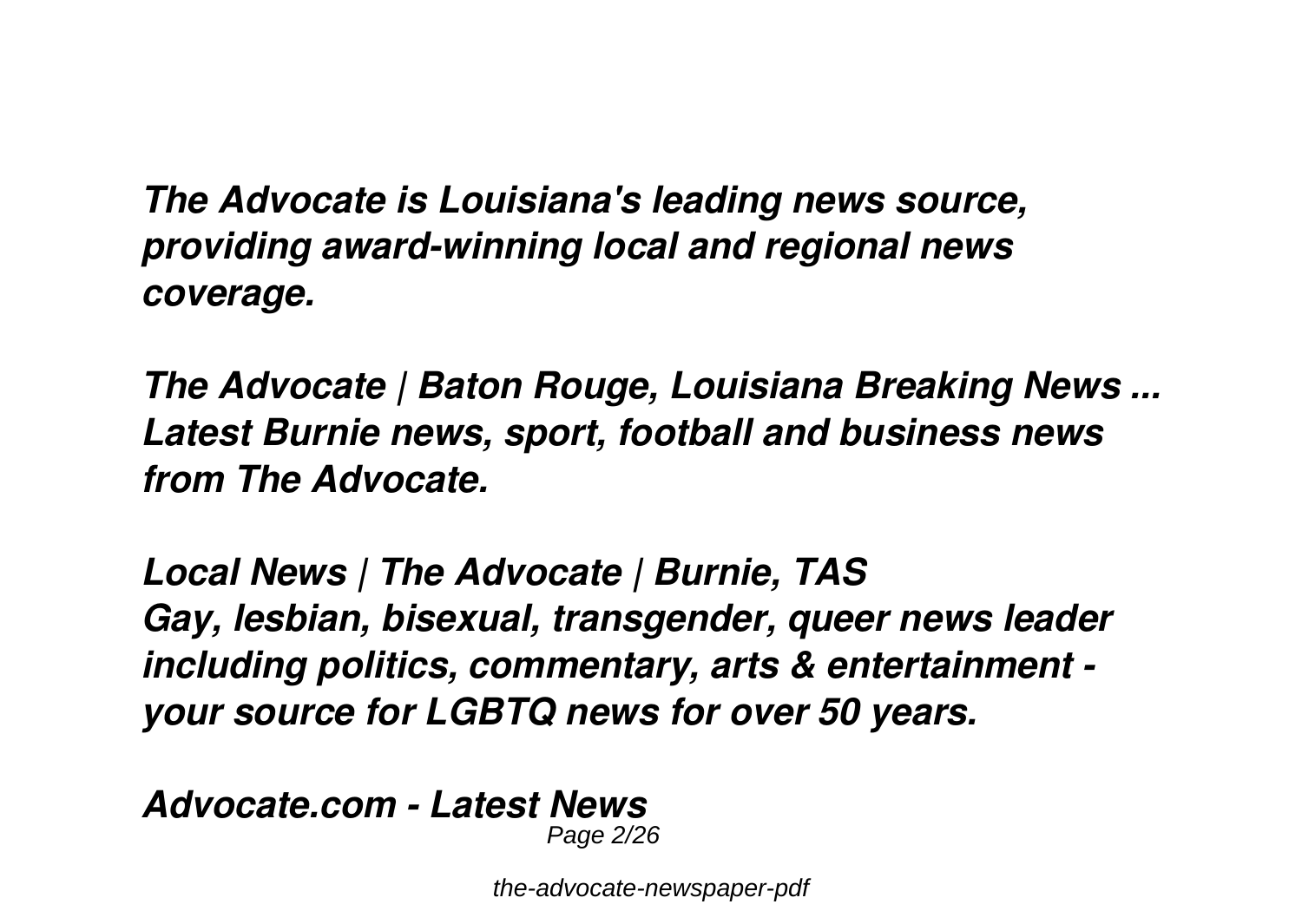*After holding the job for just 10 months, Jen Racca faces a rental property manager and a community advocate as she seeks her first full term as representative for Metro Council District 12.*

*News in Baton Rouge | The Advocate | theadvocate.com Browse local and regional news from the Northland region, including Whangarei, Bay of Islands, Kaitaia, Dargaville and the far North - northernadvocate.co.nz*

*The Northern Advocate news - local news, business and*

*...*

*News Turn back your clocks tonight! Remember to observe the end of daylight saving time this weekend.* Page 3/26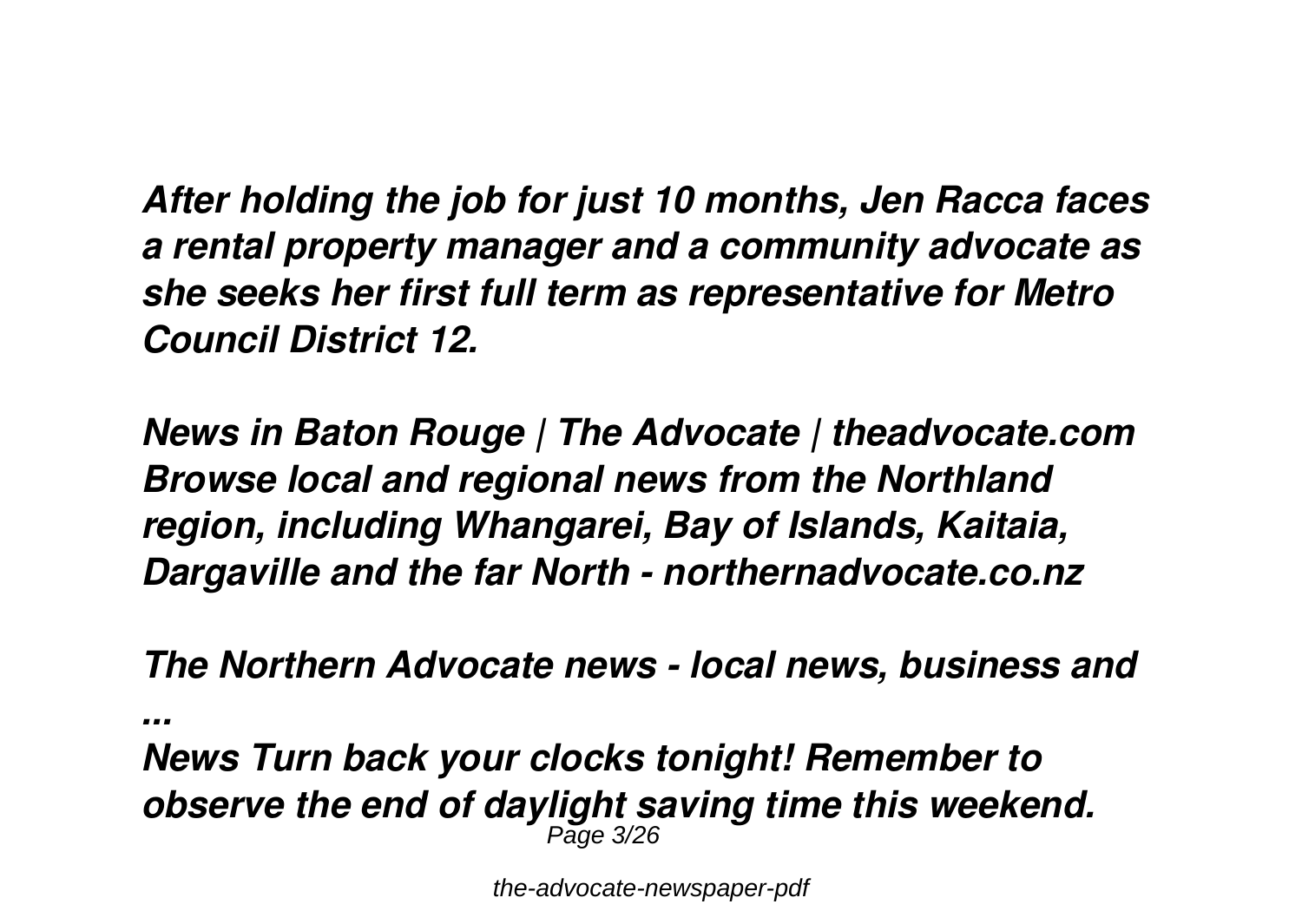*Turn back your clocks one hour tonight before going to bed. Read more | Add your comment. October 31, 2020 by Advocate-Messenger.*

*Your Town. Your News. Online and in Print. | The Advocate ...*

*The Advocate is hiring for editorial positions for the 2020-2021 school year. The Advocate offers students a paid opportunity to develop important skills, by working on a dedicated staff of student journalists. Job postings will be open until April 20th. If you are interested in being an editor for …*

*MSUM Advocate An award-winning weekly newspaper* Page 4/26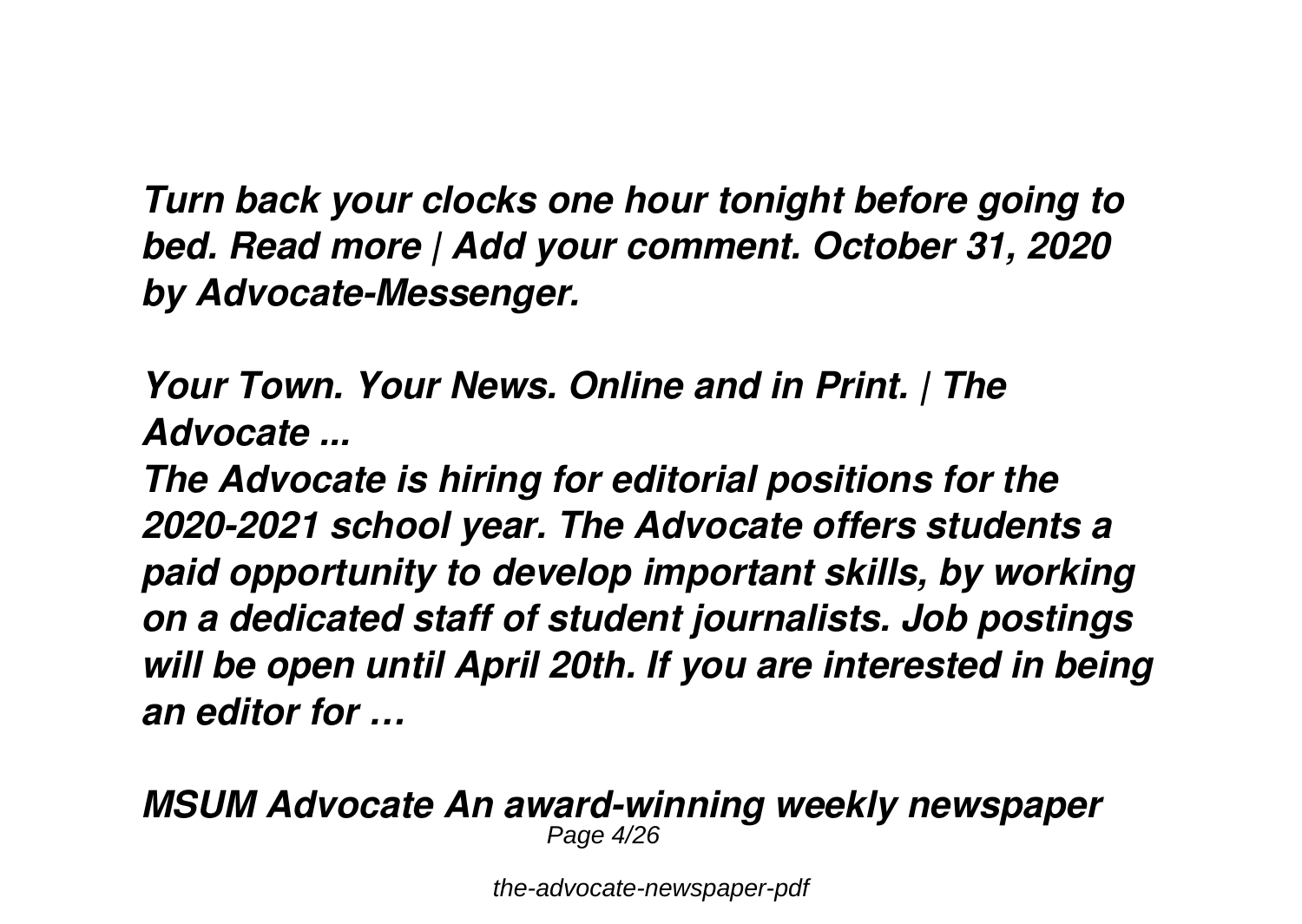#### *written ...*

*The local entertainment fraternity has once again been plunged into mourning following news of the death of veteran calypsonian Colin "Observer" Reid. Follow us on Instagram! Barbados Advocate. Mailing Address: Advocate Publishers (2000) Inc Fontabelle, St. Michael, Barbados. Phone: (246) 467-2000 Fax: (246) 434-2020 / (246) 434-1000. Site ...*

#### *Barbados Advocate*

*Belle/Bland News MFA building demolition specs to be rebid following asbestos inspection The Belle Board of Aldermen voted 3-0-1 on Oct. 19 to re-bid the MFA building demolition project with new specifications after* Page 5/26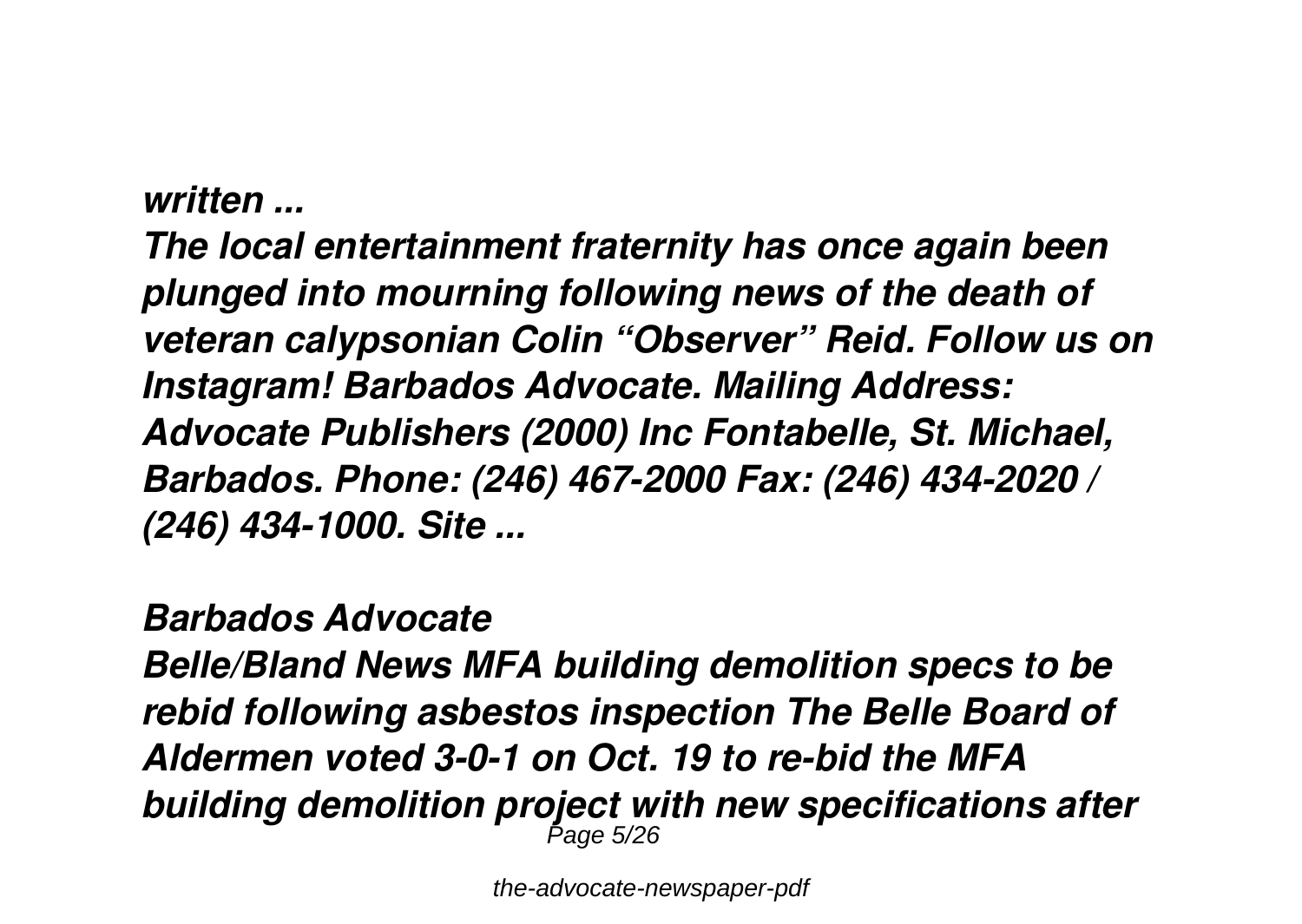*an asbestos test is completed and returned.*

*Maries County Advocate*

*Get current local news, crime, politics, weather, sports, entertainment, arts, features, obituaries, real estate and all other stories relevant to residents of Red ...*

*Red Deer Advocate – Get breaking Red Deer news now. Click ...*

*clear Search. {{::item.searchtitle}} View all notices for '{{search.query.name}}'*

*The Advocate Death Notices - Burnie, TAS | The Advocate*

Page 6/26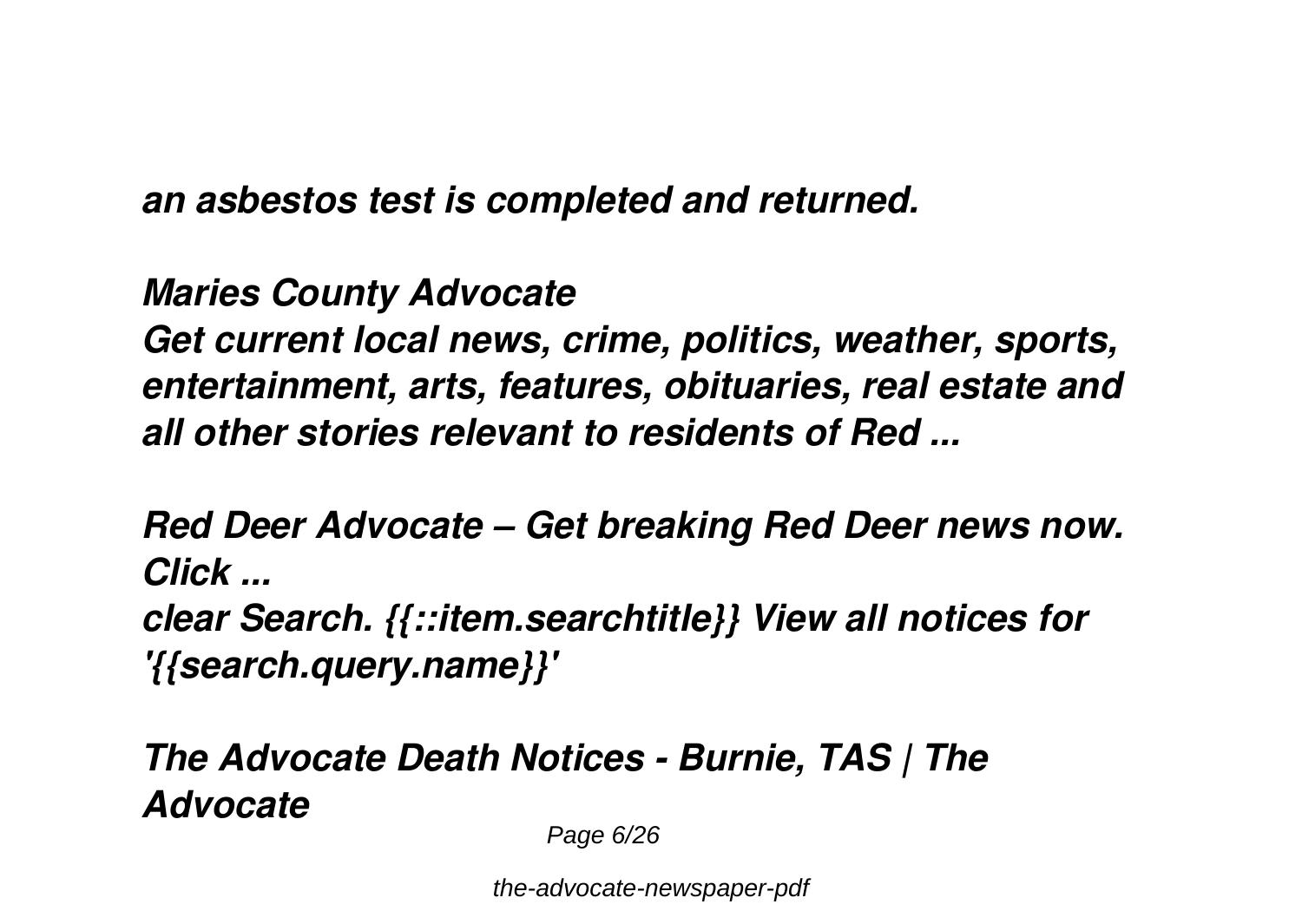*The Advocate newspaper, Burnie, Tasmania. 182K likes. The Advocate has delivered news to Tasmania's North-West and West since 1890. You must not post any material on this page that is defamatory,...*

*The Advocate newspaper - Home | Facebook Ft Bragg Advocate News: Breaking News, Sports, Business, Entertainment & Ft Bragg News*

*Advocate-news.com covers local news in Fort Bragg ... Browse local and regional news from the Northland region, including Whangarei, Bay of Islands, Kaitaia, Dargaville and the far North - northernadvocate.co.nz*

Page 7/26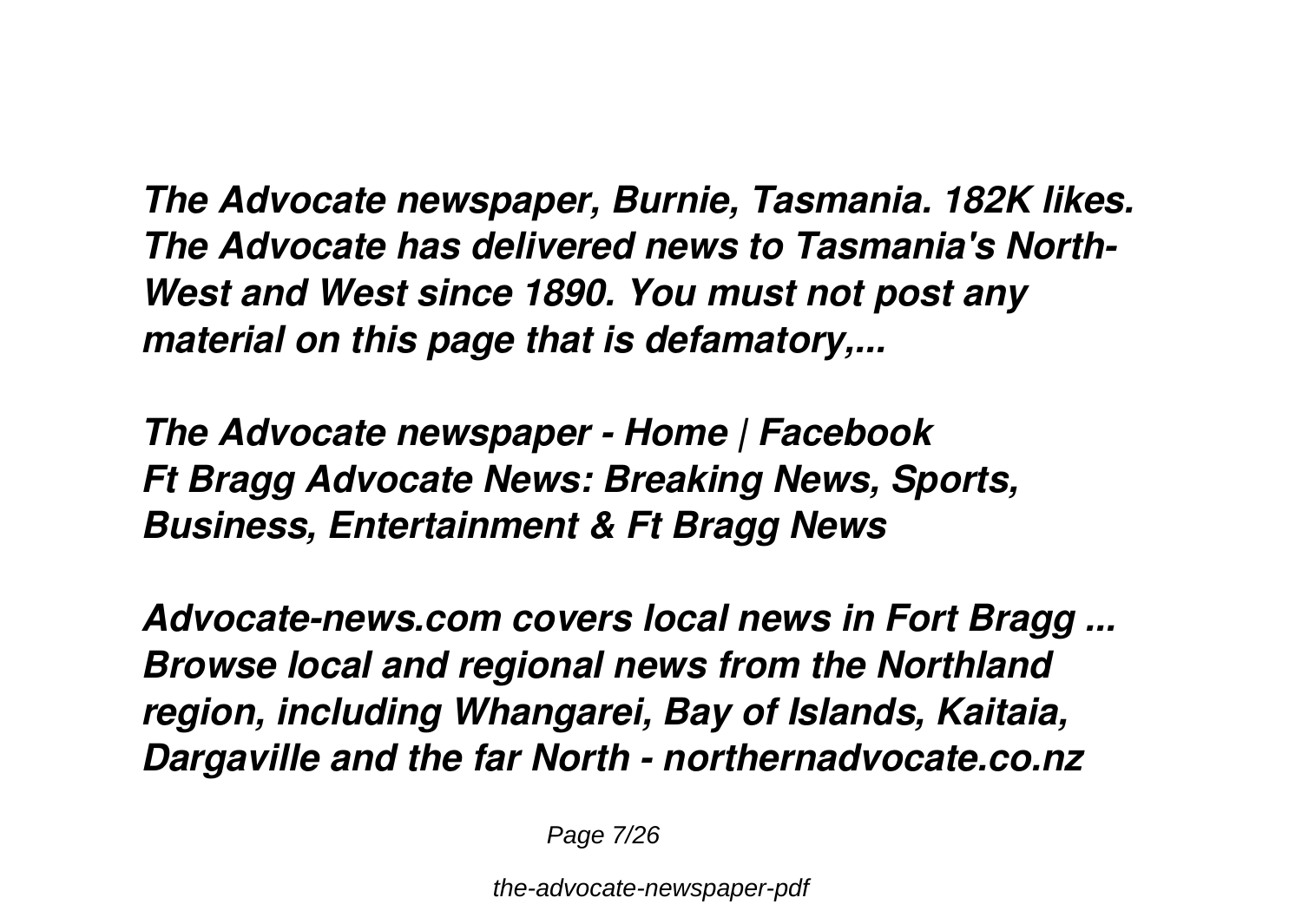## *The Northern Advocate news - local news, business and*

*...*

*The Advocate obituaries and Death Notices for Baton Rouge Louisiana area . Explore Life Stories, Offer Condolences & Send Flowers.*

*The Advocate Obituaries - Baton Rouge, LA | The Advocate Get the latest New Orleans, LA Local News, Sports News; US breaking News. View daily Louisiana weather updates, watch videos and photos, join the discussion in forums. Find more news*

*New Orleans, LA Local News, Breaking News, Sports ...* Page 8/26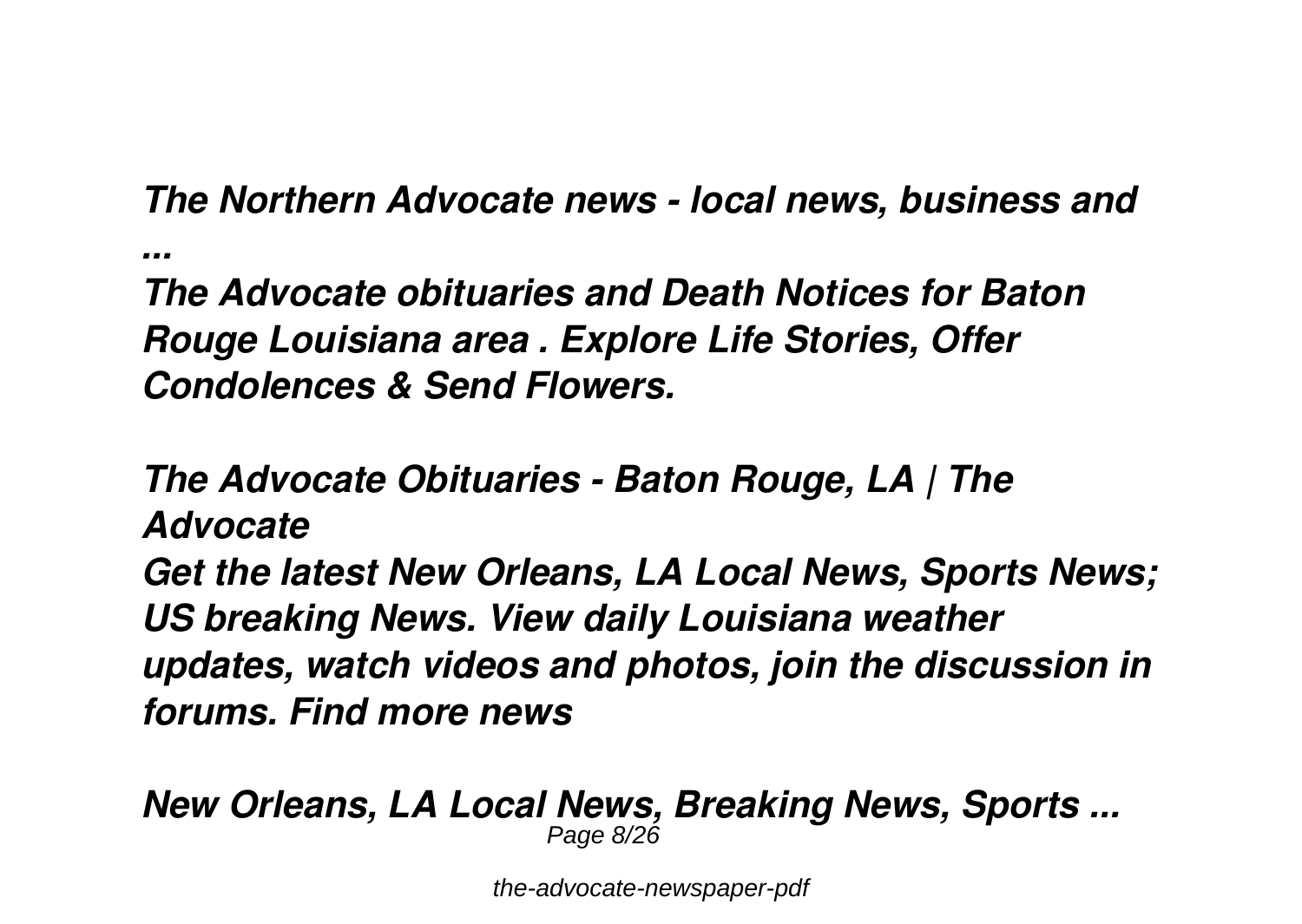*Your Georgina source for daily breaking news, local stories, life, opinion, voices from the community, events and more. Visit www.yorkregion.com today.*

*Georgina News - Latest Daily Breaking News Stories ... The Advocate is the number one source for breaking news, sports, photos and videos in Newark and Licking County, Ohio*

*The Newark Advocate*

*Adorable Golden Retriever puppies for sale. We have 4 females and 3 males available Prior to being sent home at 9 weeks of age, Contact us via 706-609-9227 Visit our Website https://awesomeretrieve...*

Page 9/26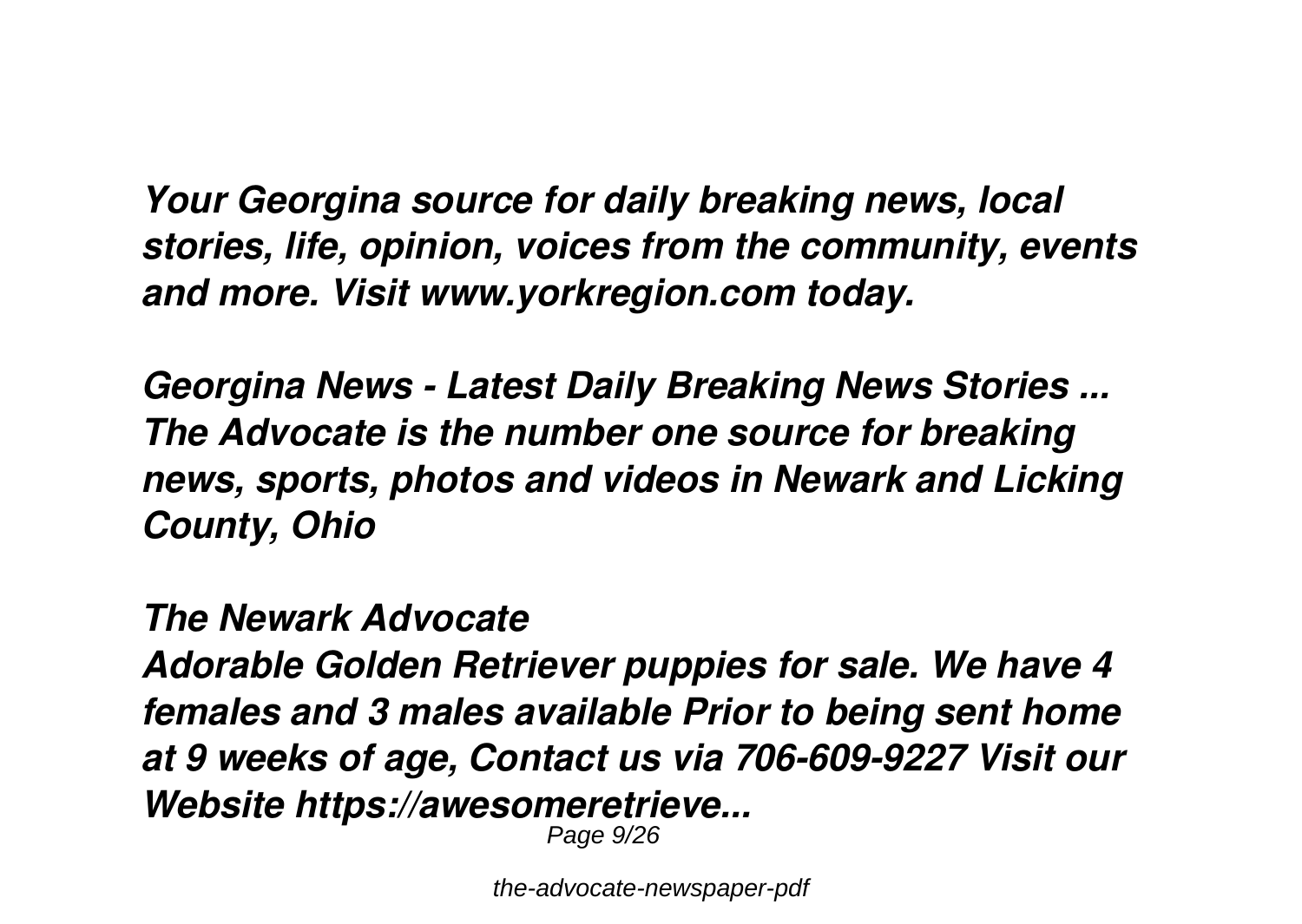Get current local news, crime, politics, weather, sports, entertainment, arts, features, obituaries, real estate and all other stories relevant to residents of Red ...

Latest Burnie news, sport, football and business news from The Advocate. clear Search. {{::item.searchtitle}} Page 10/26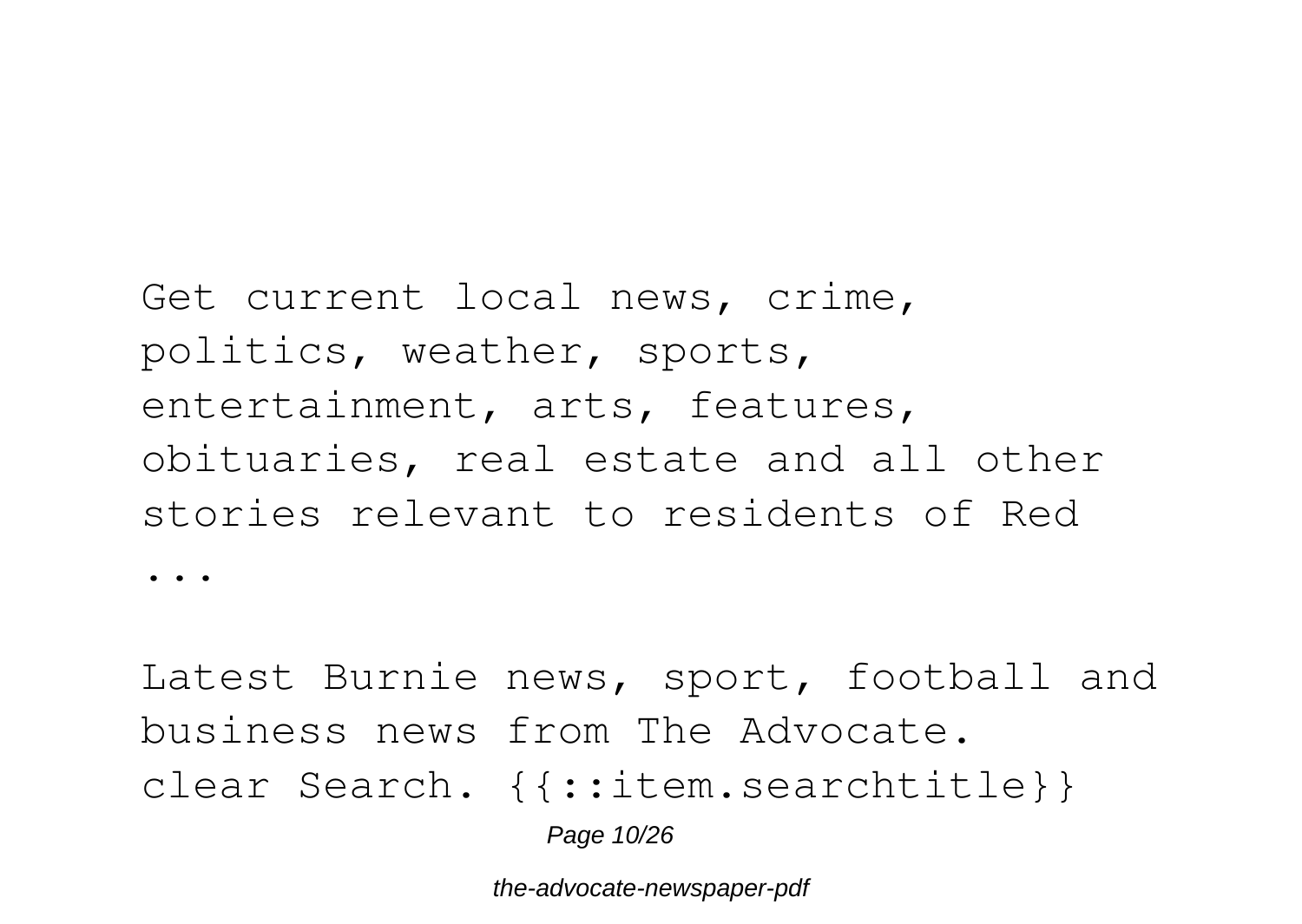```
View all notices for
'{{search.query.name}}'
```
**The Advocate is hiring for editorial positions for the 2020-2021 school year. The Advocate offers students a paid opportunity to develop important skills, by working on a dedicated staff of student journalists. Job postings will be open until April 20th. If you are interested in being an editor for … Gay, lesbian, bisexual, transgender, queer news leader including politics, commentary,**

Page 11/26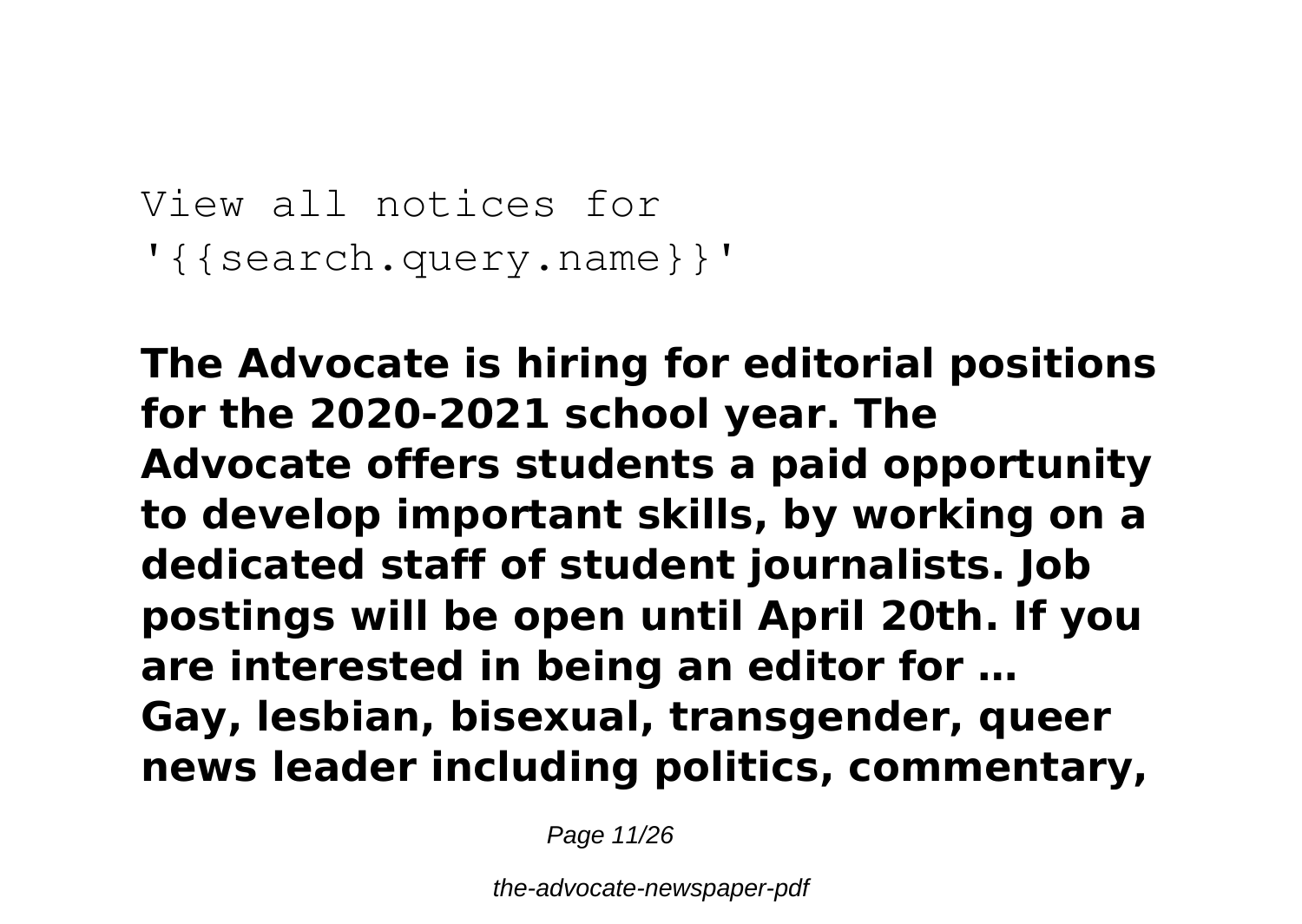**arts & entertainment - your source for LGBTQ news for over 50 years. The Advocate newspaper - Home | Facebook Belle/Bland News MFA building demolition specs to be rebid following asbestos inspection The Belle Board of Aldermen voted 3-0-1 on Oct. 19 to re-bid the MFA building demolition project with new specifications after an asbestos test is completed and returned.**

The Advocate is the number one source

Page 12/26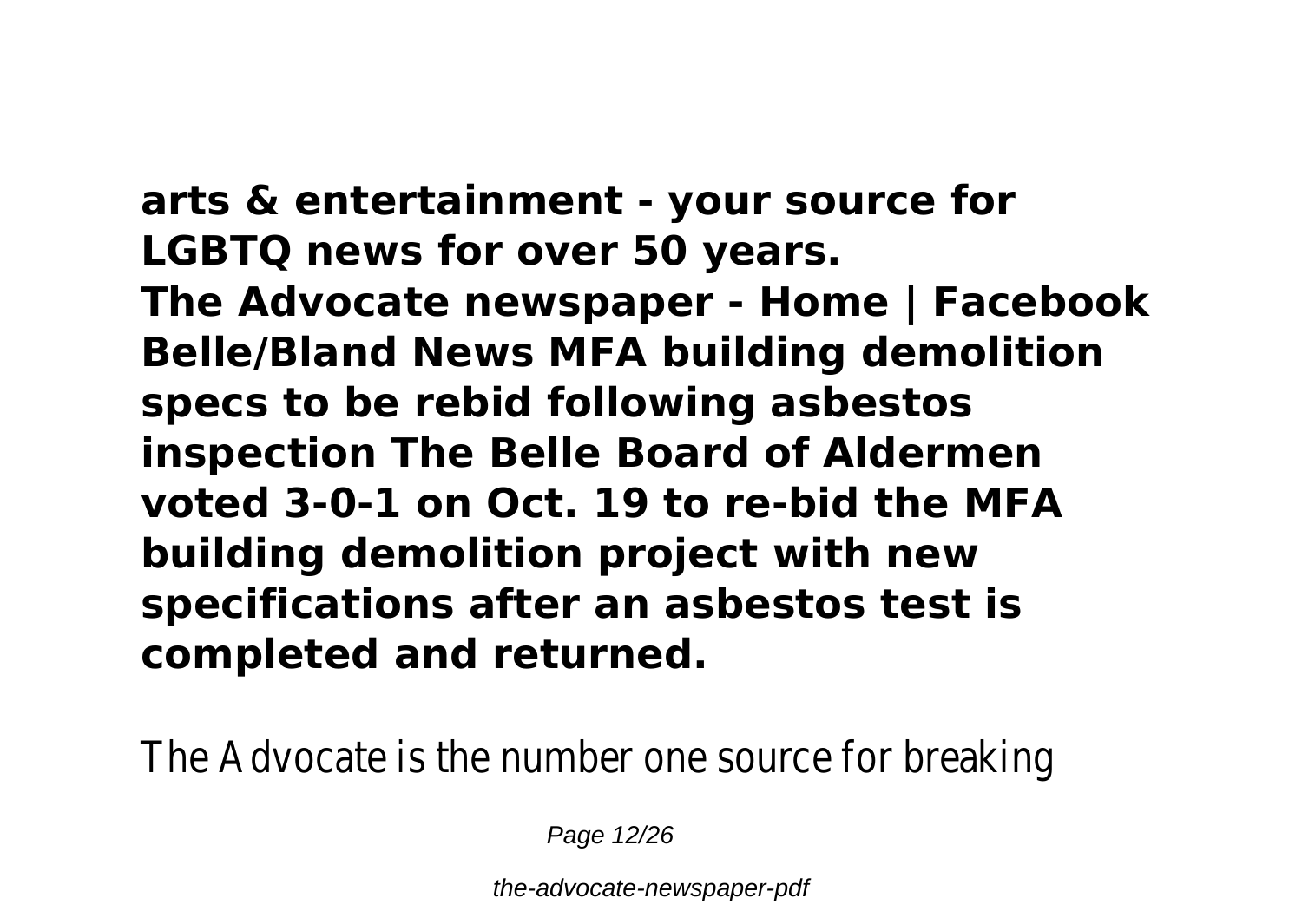news, sports, photos and videos in N Licking County,

Your Town. Your News. Online and in **Advocate** 

Your Georgina source for daily breaking stories, life, opinion, voices from the events and more. Visit www.yorkregion. The Northern Advocate news - local new and .

#### *New Orleans, LA Local News, Breaking News, Sports ... The Advocate is Louisiana's leading news source,* Page 13/26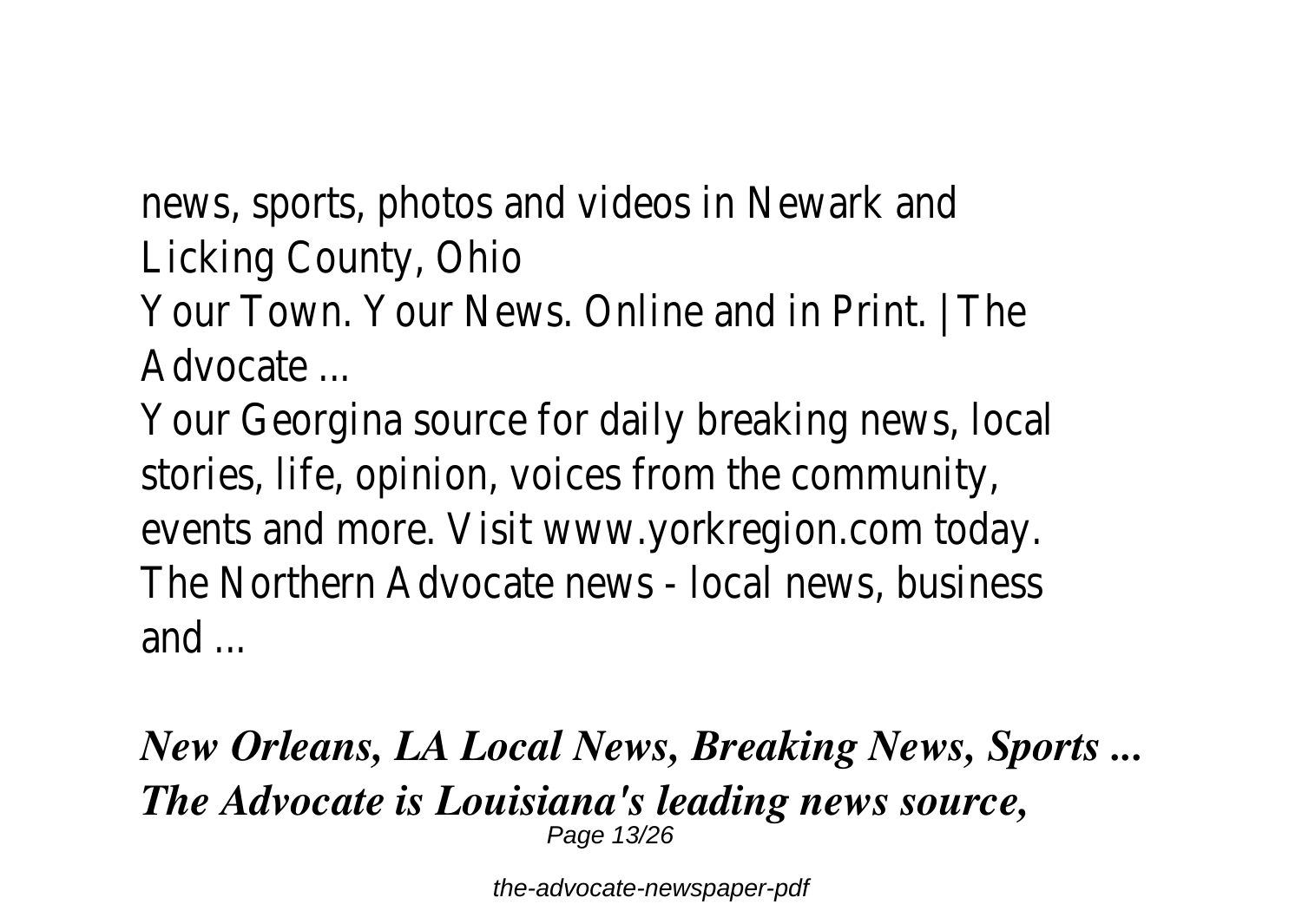## *providing award-winning local and regional news coverage. Barbados Advocate*

*The Advocate newspaper, Burnie, Tasmania. 182K likes. The Advocate has delivered news to Tasmania's North-West and West since 1890. You must not post any material on this page that is defamatory,...*

*Advocate-news.com covers local news in Fort Bragg ... The Advocate Obituaries - Baton Rouge, LA | The Advocate*

Page 14/26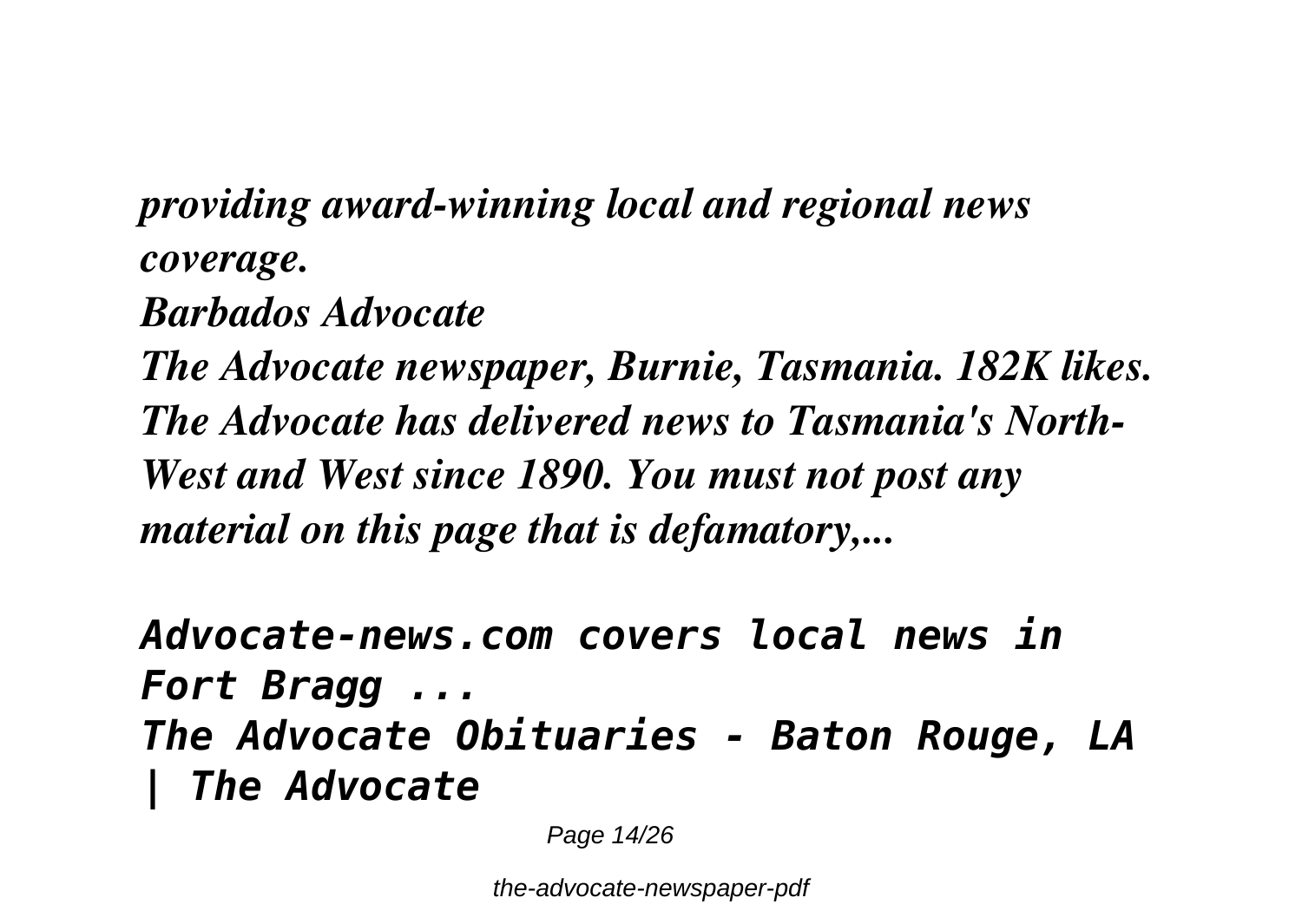## *Maries County Advocate Advocate.com - Latest News*

Get the latest New Orleans, LA Local News, Sports News; US breaking News. View daily Louisiana weather updates, watch videos and photos, join the discussion in forums. Find more news Ft Bragg Advocate News: Breaking News, Sports, Business, Entertainment & Ft Bragg News After holding the job for just 10 months, Jen Racca faces a rental property manager and a community advocate as she seeks her first full term as

Page 15/26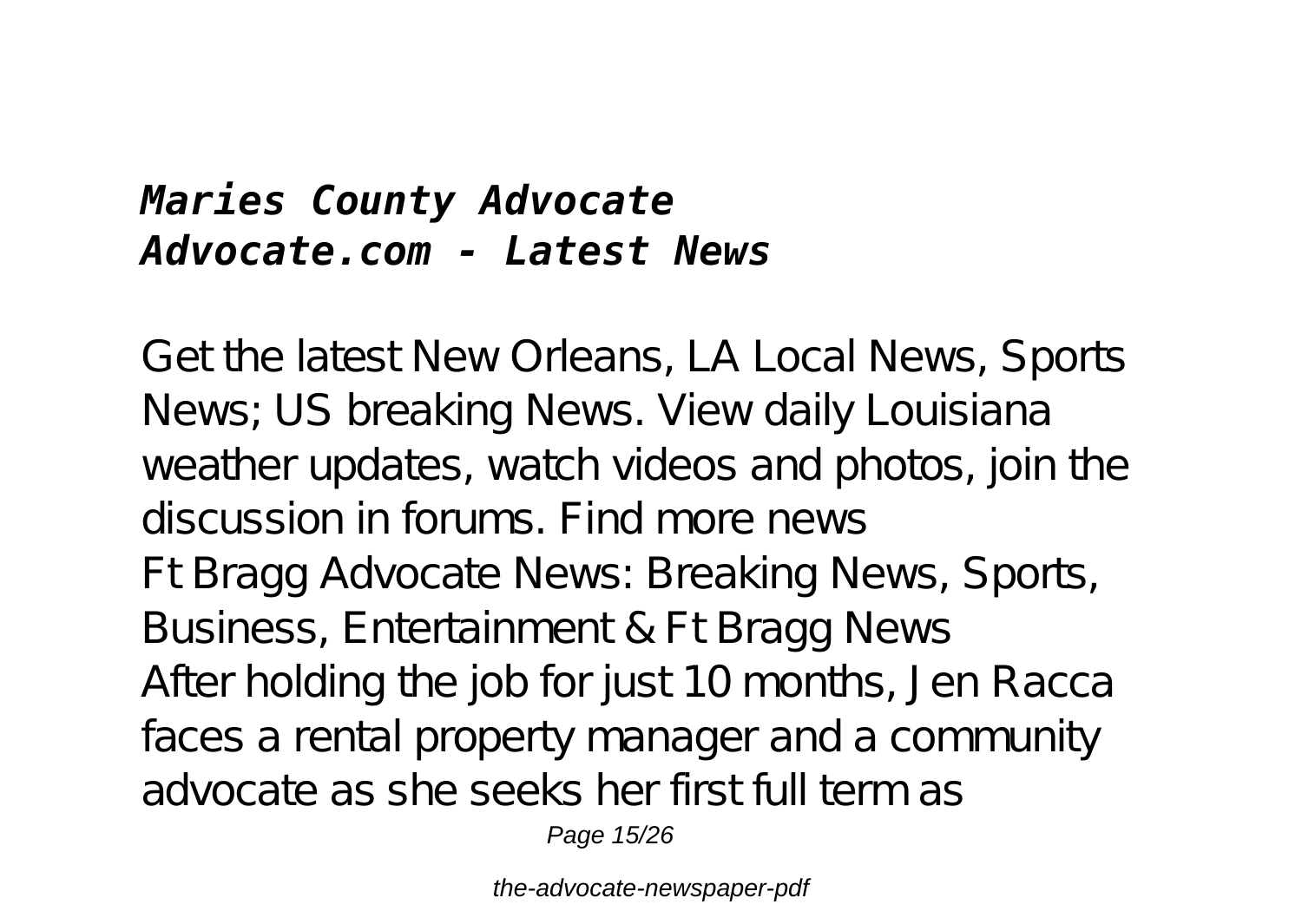representative for Metro Council District 12. The Advocate obituaries and Death Notices for Baton Rouge Louisiana area . Explore Life Stories, Offer Condolences & Send Flowers.

Adorable Golden Retriever puppies for sale. We have 4 females and 3 males available Prior to being sent home at 9 weeks of age, Contact us via 706-609-9227 Visit our Website https://awesomeretrieve...

The Advocate Newspaper The Advocate | Baton Rouge, Louisiana Breaking News ... Browse local and regional news from the Northland Page 16/26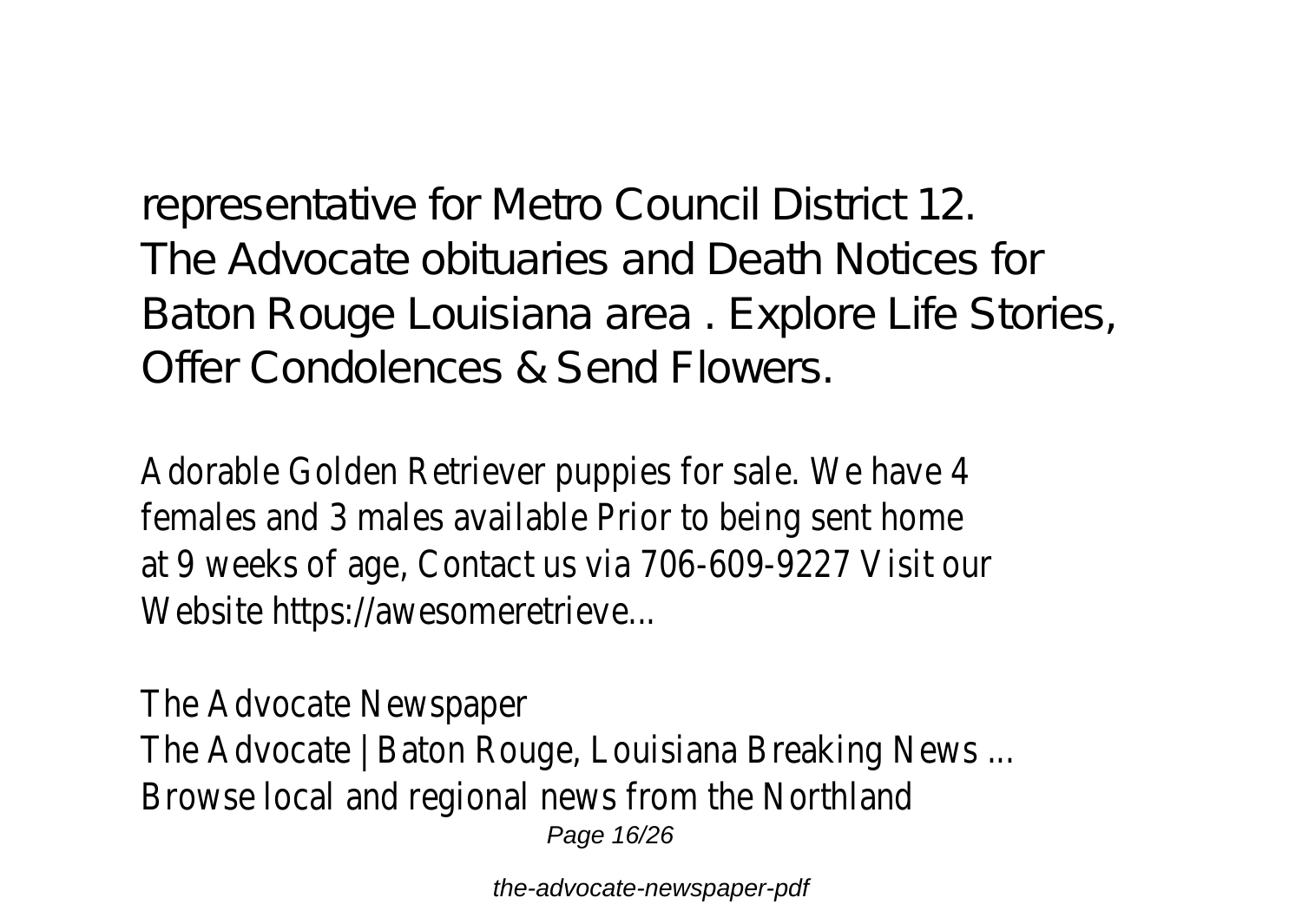region, including Whangarei, Bay of Islands, Kaitaia, Dargaville and the far North - northernadvocate.co.nz

*The local entertainment fraternity has once again been plunged into mourning following news of the death of veteran calypsonian Colin "Observer" Reid. Follow us on Instagram! Barbados Advocate. Mailing Address: Advocate Publishers (2000) Inc Fontabelle, St. Michael, Barbados. Phone: (246)*

Page 17/26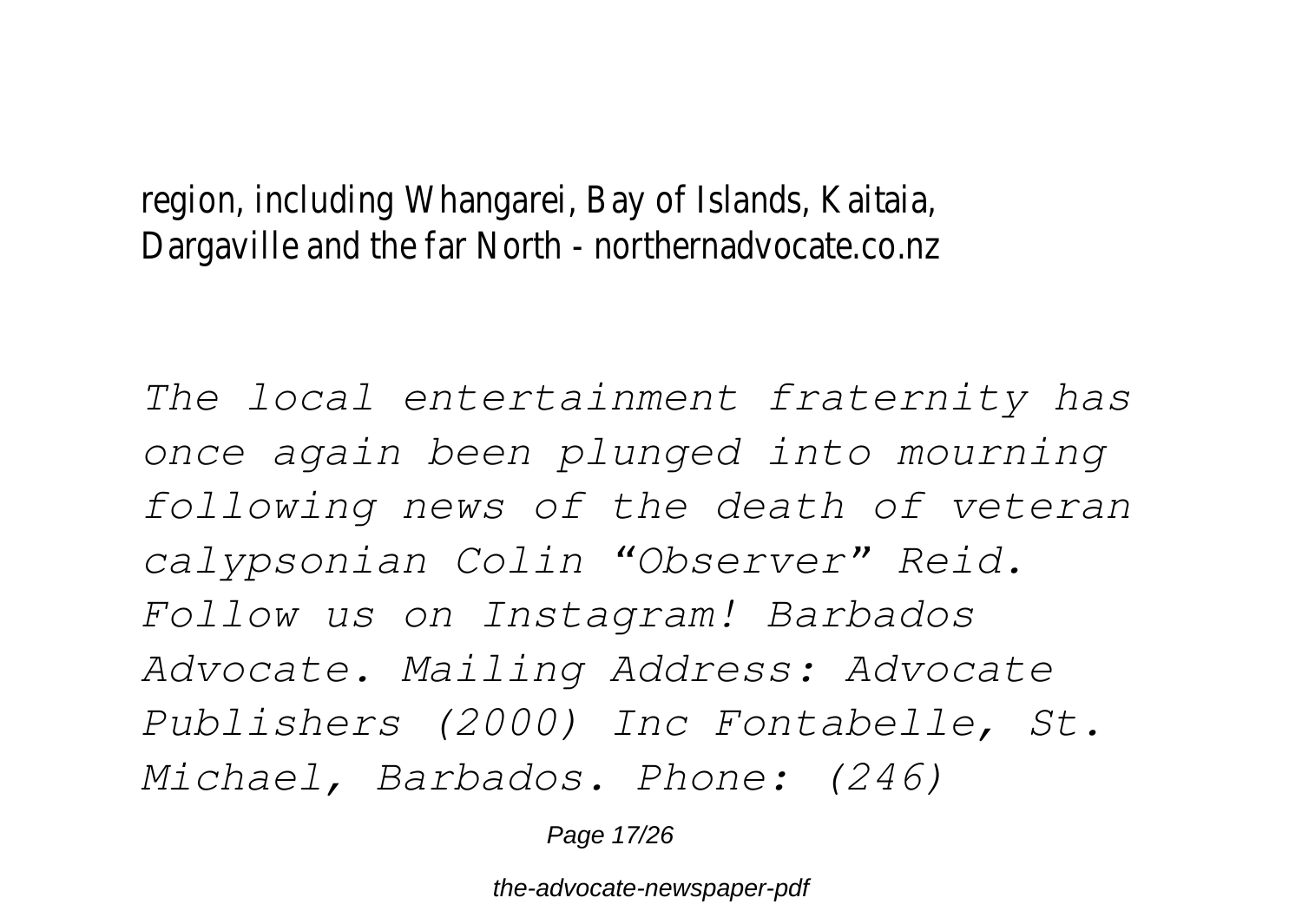*467-2000 Fax: (246) 434-2020 / (246) 434-1000. Site ... News in Baton Rouge | The Advocate | theadvocate.com Local News | The Advocate | Burnie, TAS*

#### **The Advocate Newspaper**

The Advocate is Louisiana's leading news source, providing award-winning local and regional news coverage.

## **The Advocate | Baton Rouge, Louisiana Breaking News ...** Page 18/26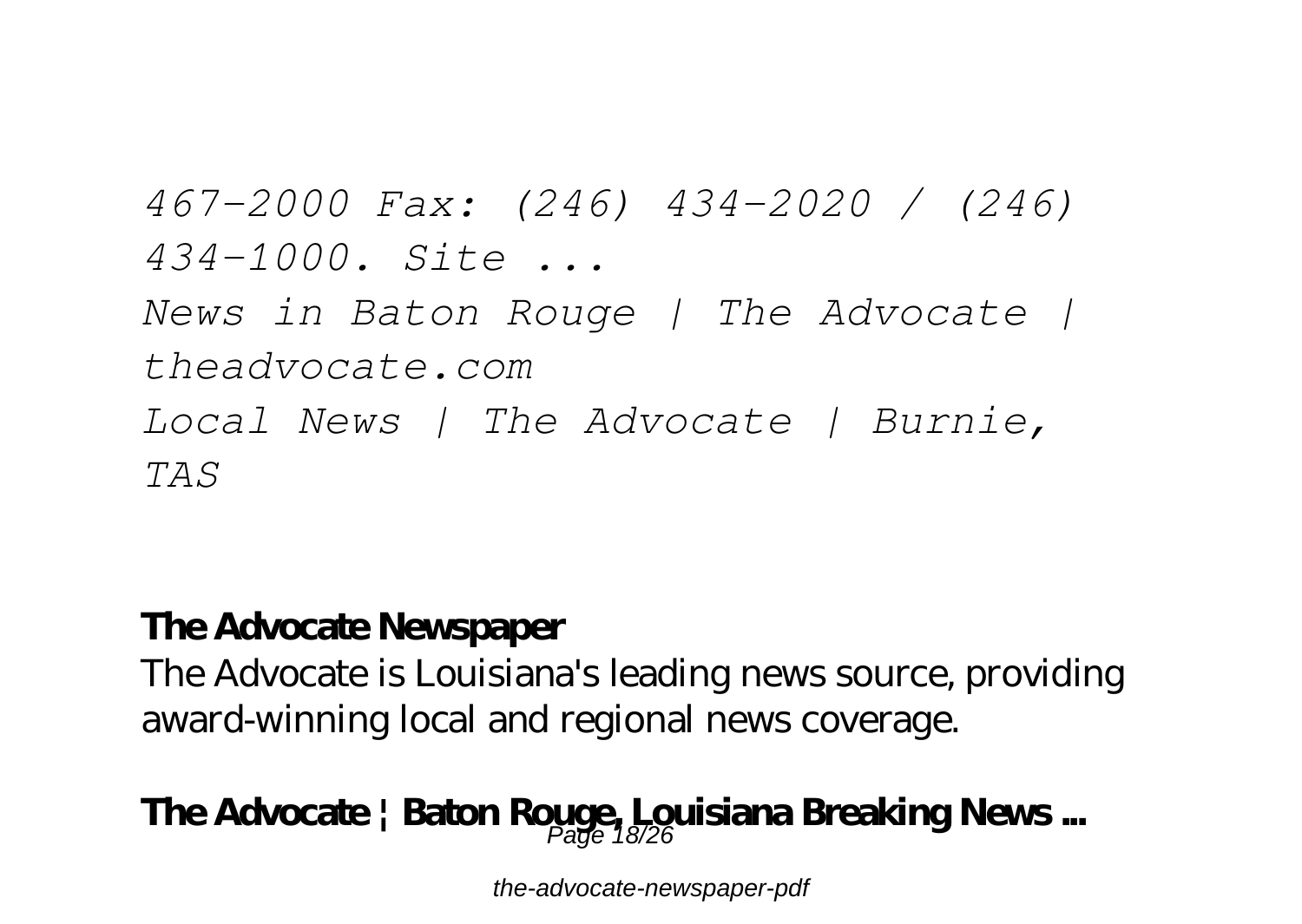Latest Burnie news, sport, football and business news from The Advocate.

#### **Local News | The Advocate | Burnie, TAS**

Gay, lesbian, bisexual, transgender, queer news leader including politics, commentary, arts & entertainment - your source for LGBTQ news for over 50 years.

#### **Advocate.com - Latest News**

After holding the job for just 10 months, Jen Racca faces a rental property manager and a community advocate as she seeks her first full term as representative for Metro Council District 12.

Page 19/26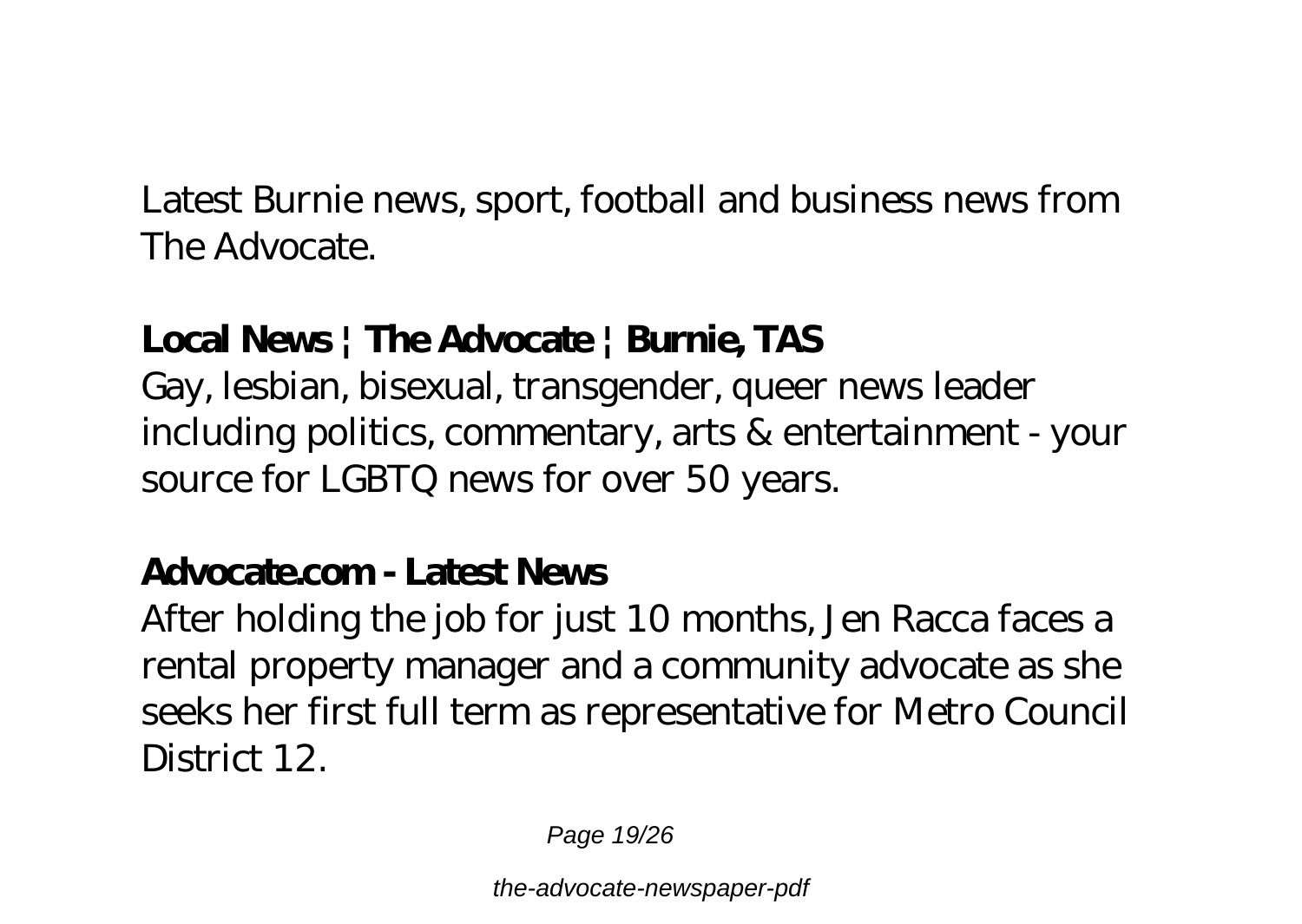#### **News in Baton Rouge | The Advocate | theadvocate.com**

Browse local and regional news from the Northland region, including Whangarei, Bay of Islands, Kaitaia, Dargaville and the far North - northernadvocate.co.nz

#### **The Northern Advocate news - local news, business and ...**

News Turn back your clocks tonight! Remember to observe the end of daylight saving time this weekend. Turn back your clocks one hour tonight before going to bed. Read more | Add your comment. October 31, 2020 by Advocate-Messenger.

### **Your Town. Your News. Online and in Print. | The Advocate**

**...**

Page 20/26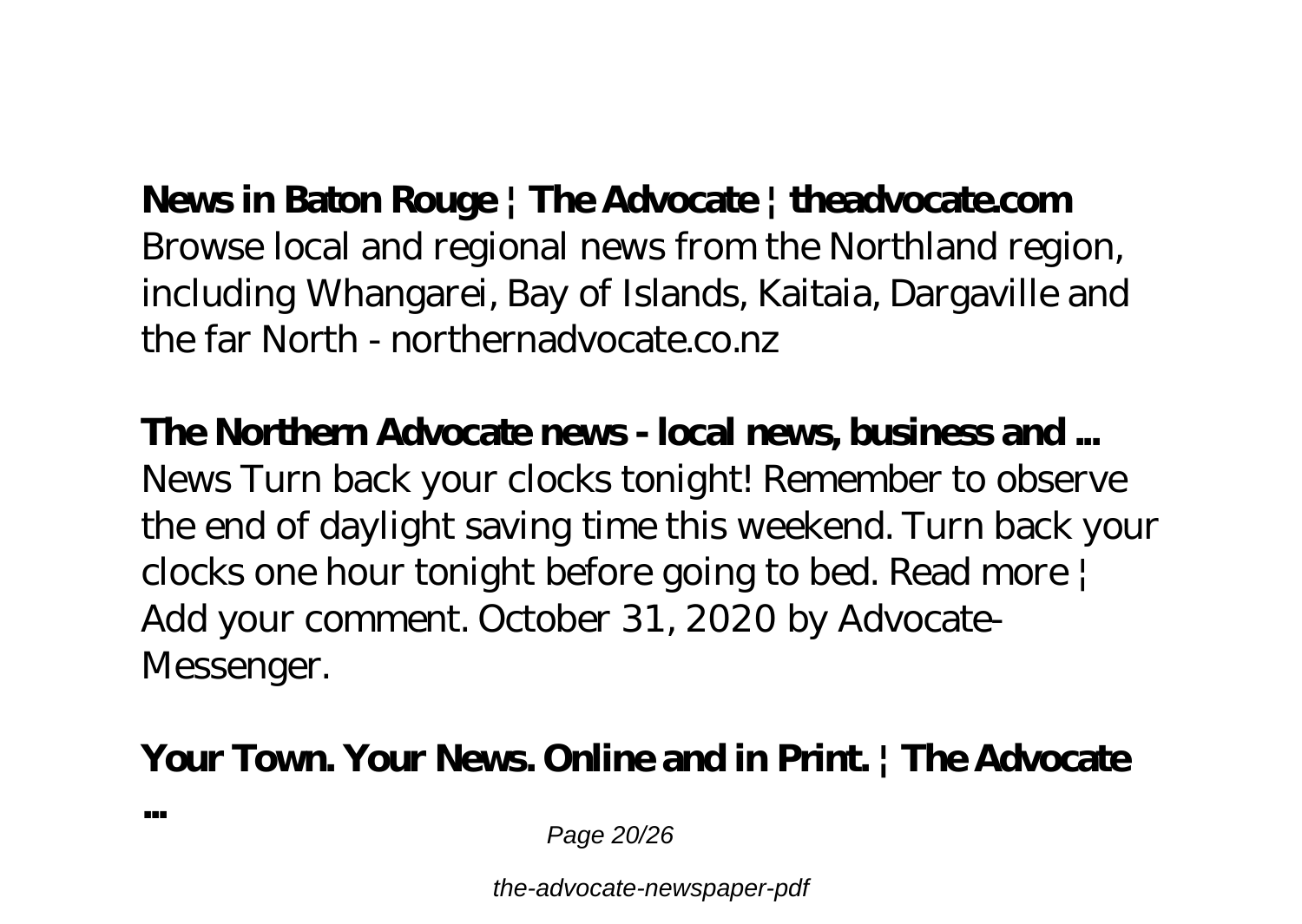The Advocate is hiring for editorial positions for the 2020-2021 school year. The Advocate offers students a paid opportunity to develop important skills, by working on a dedicated staff of student journalists. Job postings will be open until April 20th. If you are interested in being an editor for …

## **MSUM Advocate An award-winning weekly newspaper written ...**

The local entertainment fraternity has once again been plunged into mourning following news of the death of veteran calypsonian Colin "Observer" Reid. Follow us on Instagram! Barbados Advocate. Mailing Address: Advocate Publishers (2000) Inc Fontabelle, St. Michael, Barbados. Page 21/26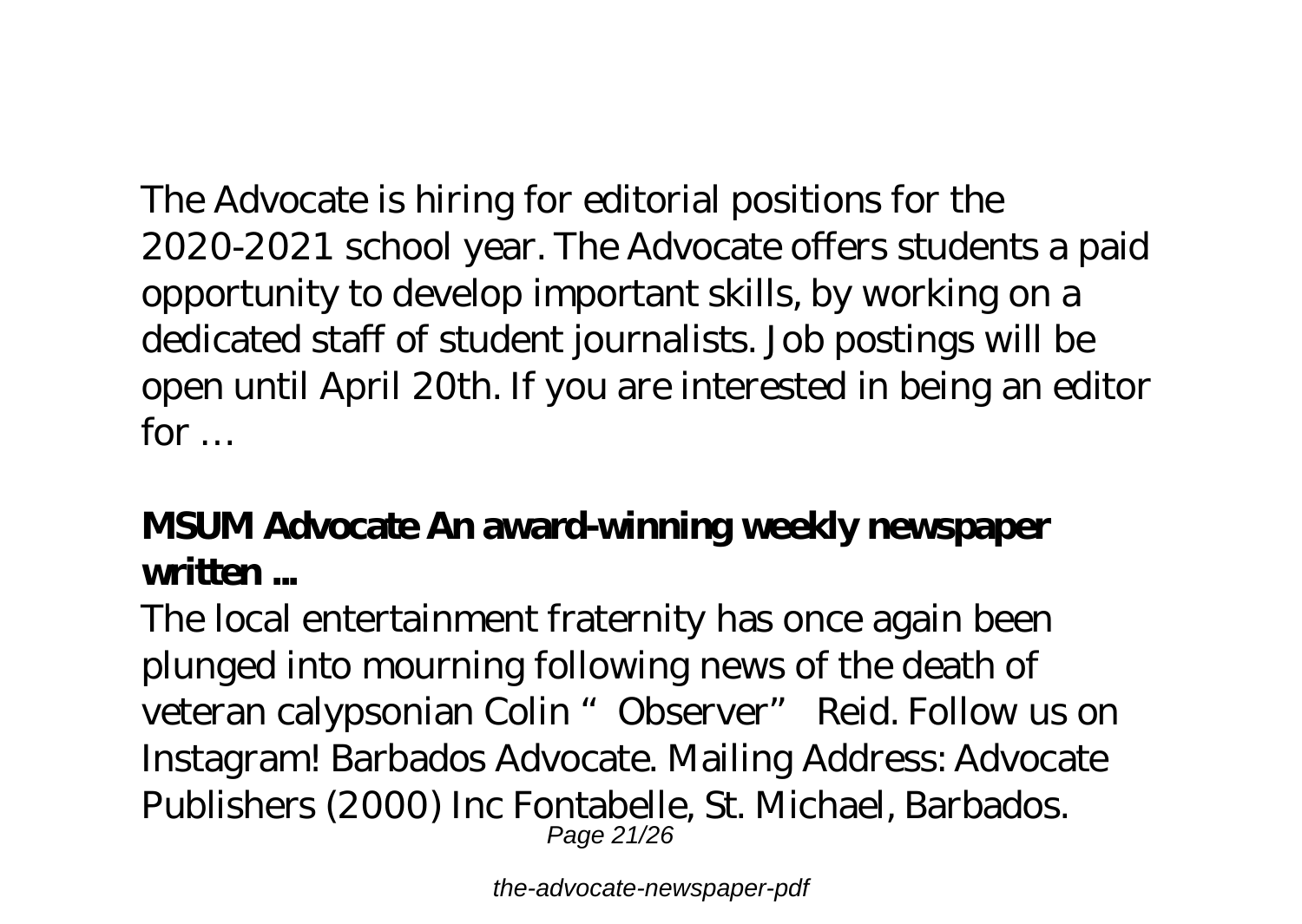Phone: (246) 467-2000 Fax: (246) 434-2020 / (246) 434-1000. Site ...

#### **Barbados Advocate**

Belle/Bland News MFA building demolition specs to be rebid following asbestos inspection The Belle Board of Aldermen voted 3-0-1 on Oct. 19 to re-bid the MFA building demolition project with new specifications after an asbestos test is completed and returned.

#### **Maries County Advocate**

Get current local news, crime, politics, weather, sports, entertainment, arts, features, obituaries, real estate and all other stories relevant to residents of Red ... Page 22/26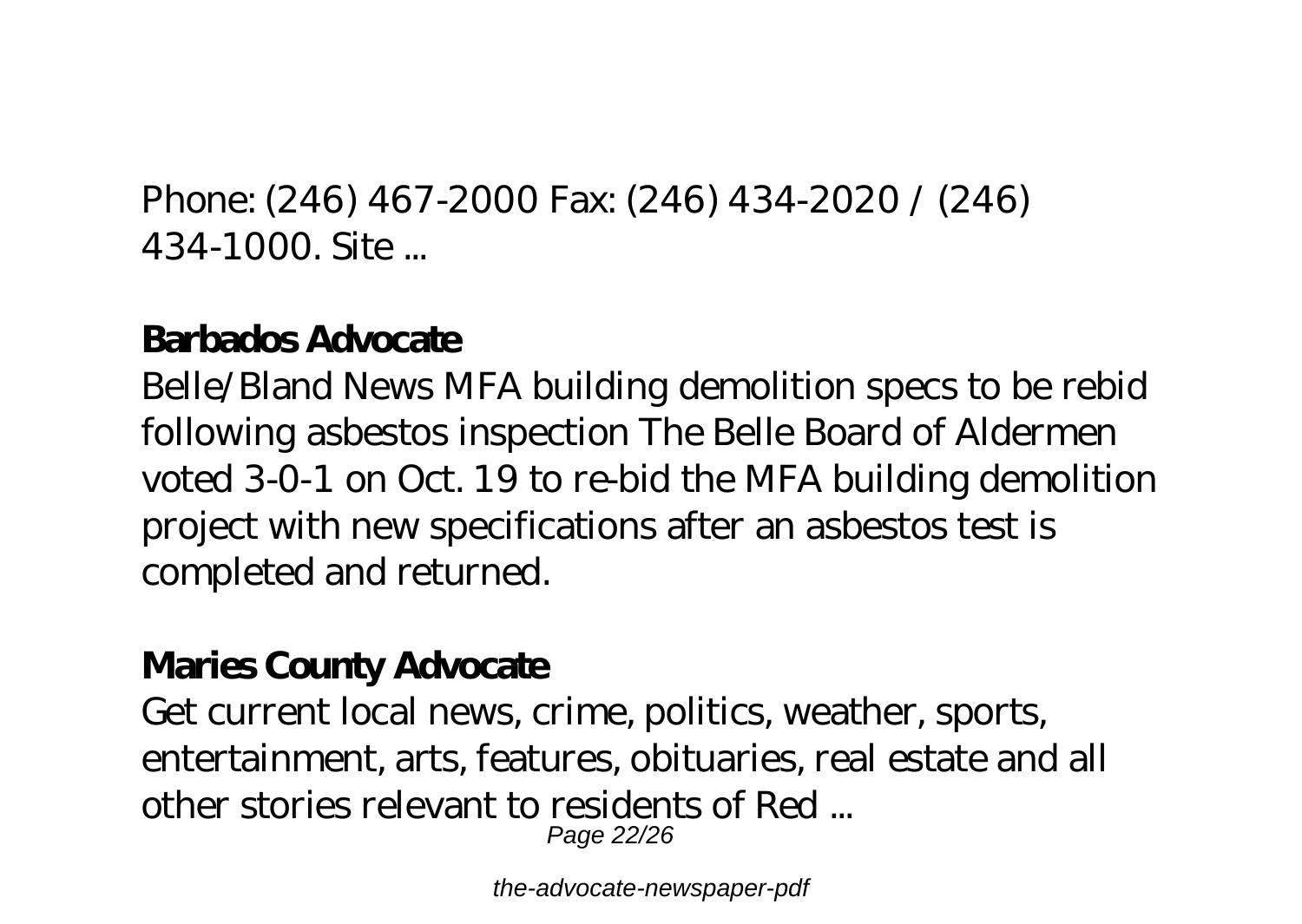#### **Red Deer Advocate – Get breaking Red Deer news now. Click ...**

clear Search. {{::item.searchtitle}} View all notices for '{{search.query.name}}'

## **The Advocate Death Notices - Burnie, TAS | The Advocate**

The Advocate newspaper, Burnie, Tasmania. 182K likes. The Advocate has delivered news to Tasmania's North-West and West since 1890. You must not post any material on this page that is defamatory,...

### **The Advocate newspaper - Home | Facebook**

Ft Bragg Advocate News: Breaking News, Sports, Business, Page 23/26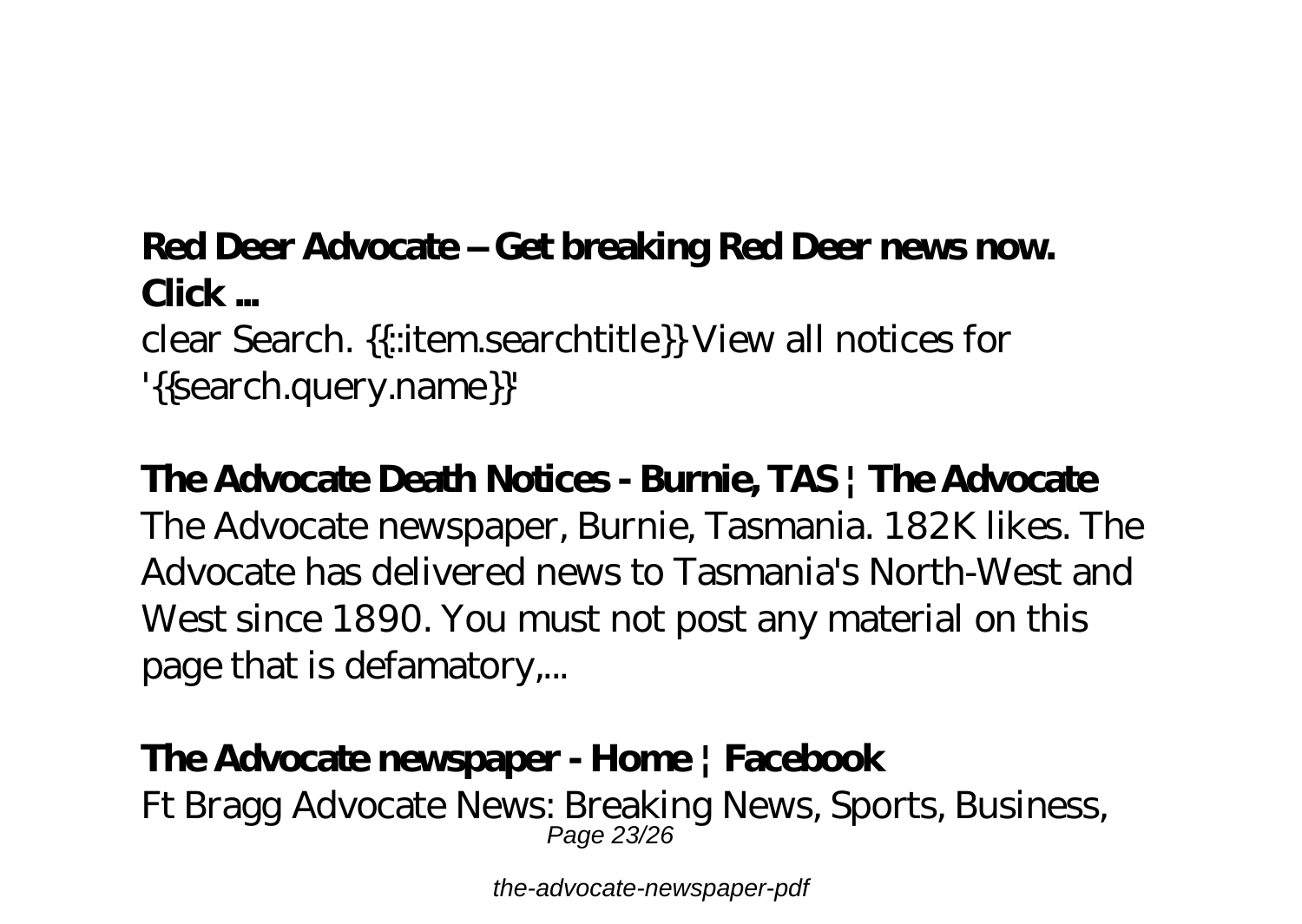Entertainment & Ft Bragg News

#### **Advocate-news.com covers local news in Fort Bragg ...**

Browse local and regional news from the Northland region, including Whangarei, Bay of Islands, Kaitaia, Dargaville and the far North - northernadvocate.co.nz

**The Northern Advocate news - local news, business and ...** The Advocate obituaries and Death Notices for Baton Rouge Louisiana area . Explore Life Stories, Offer Condolences & Send Flowers.

#### **The Advocate Obituaries - Baton Rouge, LA | The Advocate** Get the latest New Orleans, LA Local News, Sports News; US Page 24/26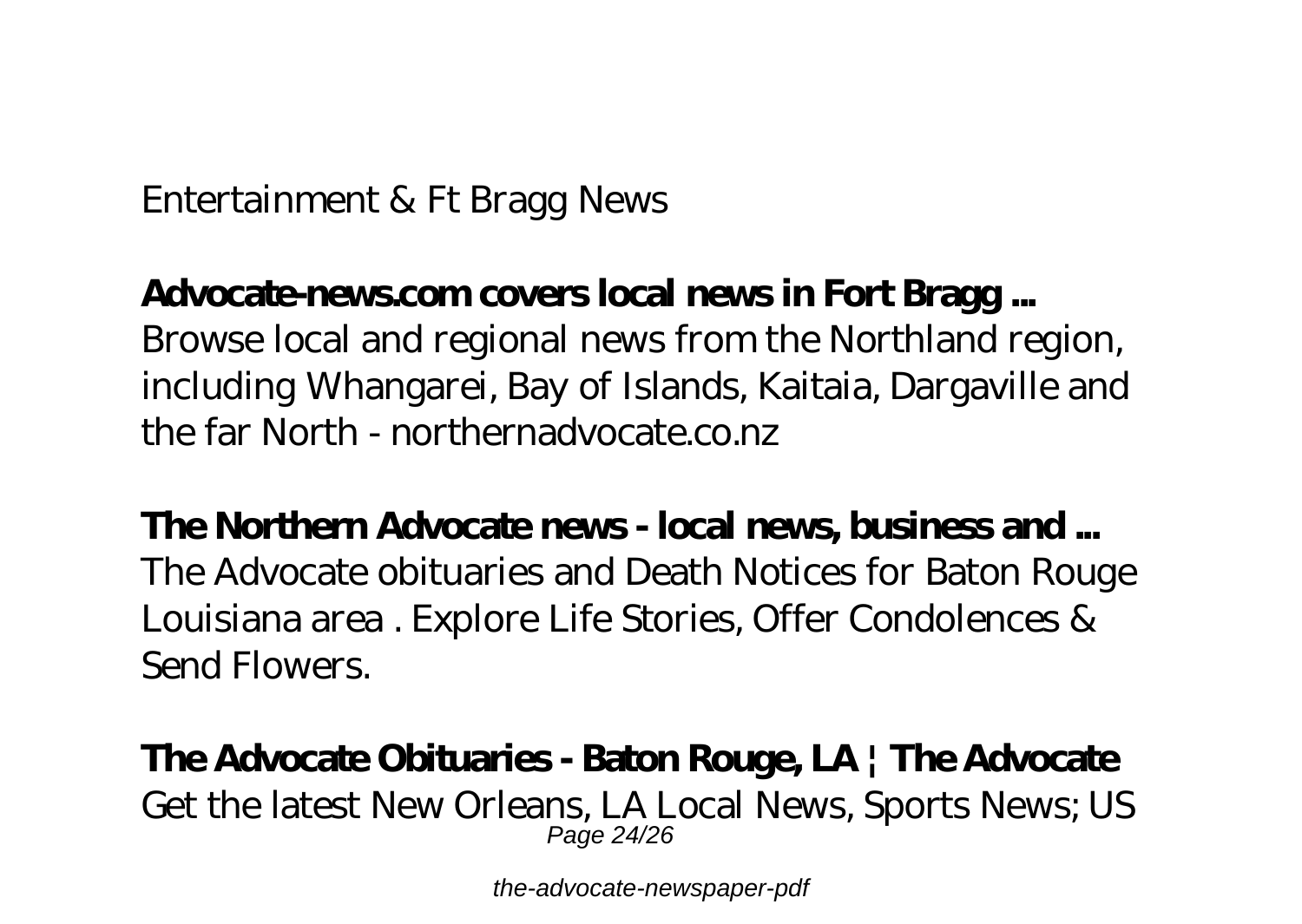breaking News. View daily Louisiana weather updates, watch videos and photos, join the discussion in forums. Find more news

## **New Orleans, LA Local News, Breaking News, Sports ...**

Your Georgina source for daily breaking news, local stories, life, opinion, voices from the community, events and more. Visit www.yorkregion.com today.

#### **Georgina News - Latest Daily Breaking News Stories ...** The Advocate is the number one source for breaking news, sports, photos and videos in Newark and Licking County, Ohio

Page 25/26